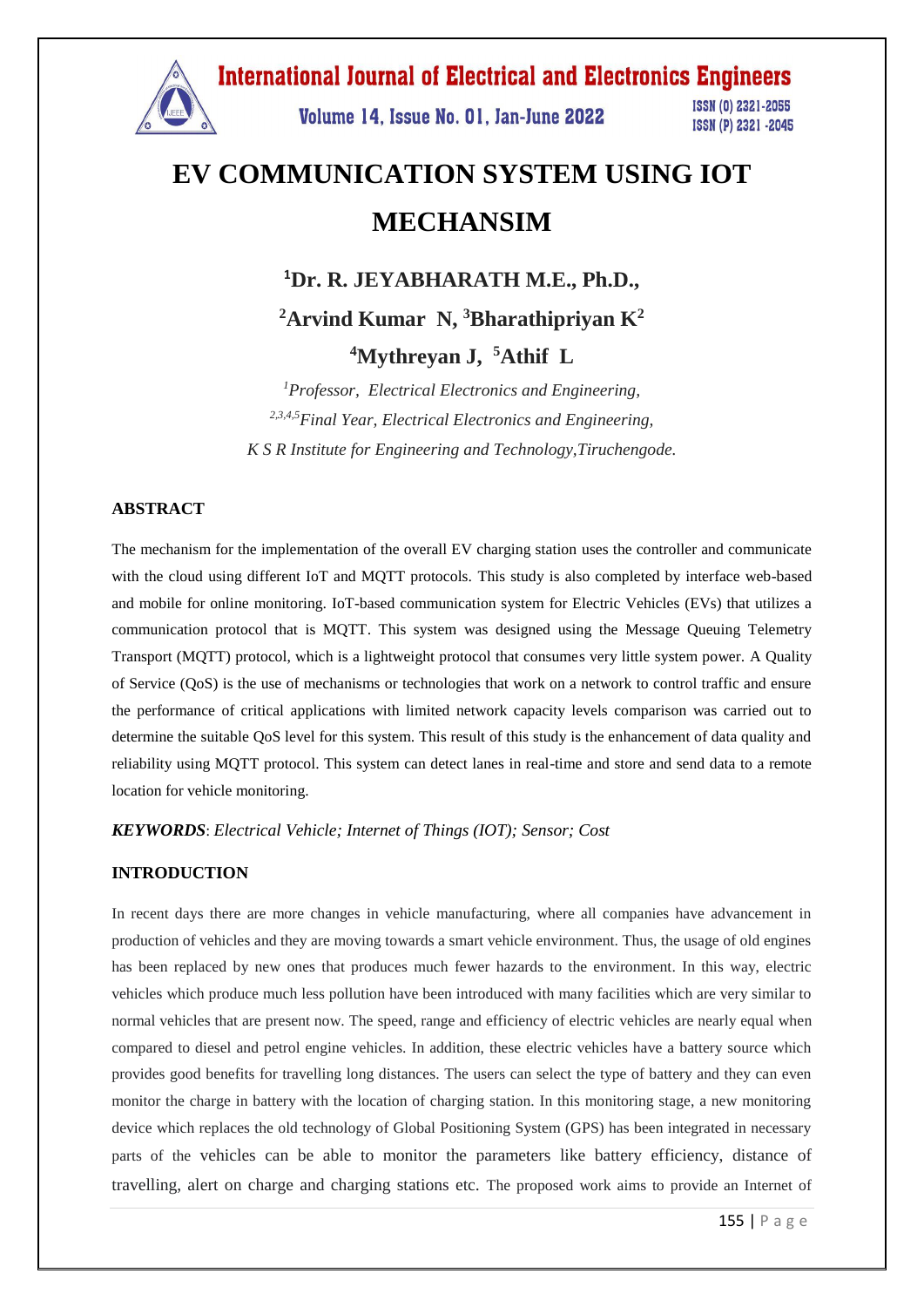

Things (IoT)-based solution for controlling the charges in vehicles and examines its usage in outdoor environments by transmitting data to long detachments. The purpose behind this projected method is to save the life of individuals because there is a possibility that the system will result in a short trail which in turn causes severe damage to human life. Therefore, the main findings of the proposed work are to analyze the maximum limits of charge capacity with limitations in voltage sets. These parameters will be calculated using a gradient boosting algorithm where prediction error will be lesser. Since this technique considers a data transfer methodology where the analyzed information will be transferred to control center it is necessary to use an IoTbased technology at low cost of implementation.

# **BLOCK DIAGRAM**



**Electric Vehicle** 

An EV is a shortened acronym for an electric vehicle. EVs are vehicles that are either partially or fully powered on electric power. Electric vehicles have low running costs as they have less moving parts for maintaining and also very environmentally friendly as they use little or no fossil fuels (petrol or diesel)

### **Electric Vehicle Supply equipment**

A charging station, also called an EV charger, electric vehicle supply equipment (EVSE) or simply charger is a piece of equipment that supplies electrical power for charging plug-in electric vehicles (including hybrids, neighborhood electric vehicles, trucks, buses, and others) AC power goes into the enclosure, either through a plug (mostly for portable units) or a hardwired connection, and a cable comes out of the enclosure with a connector that connects to the vehicle's charging port. In the case of DCFC, the EVSE enclosure also contains components that rectify the AC power to DC.

 $\overline{3}$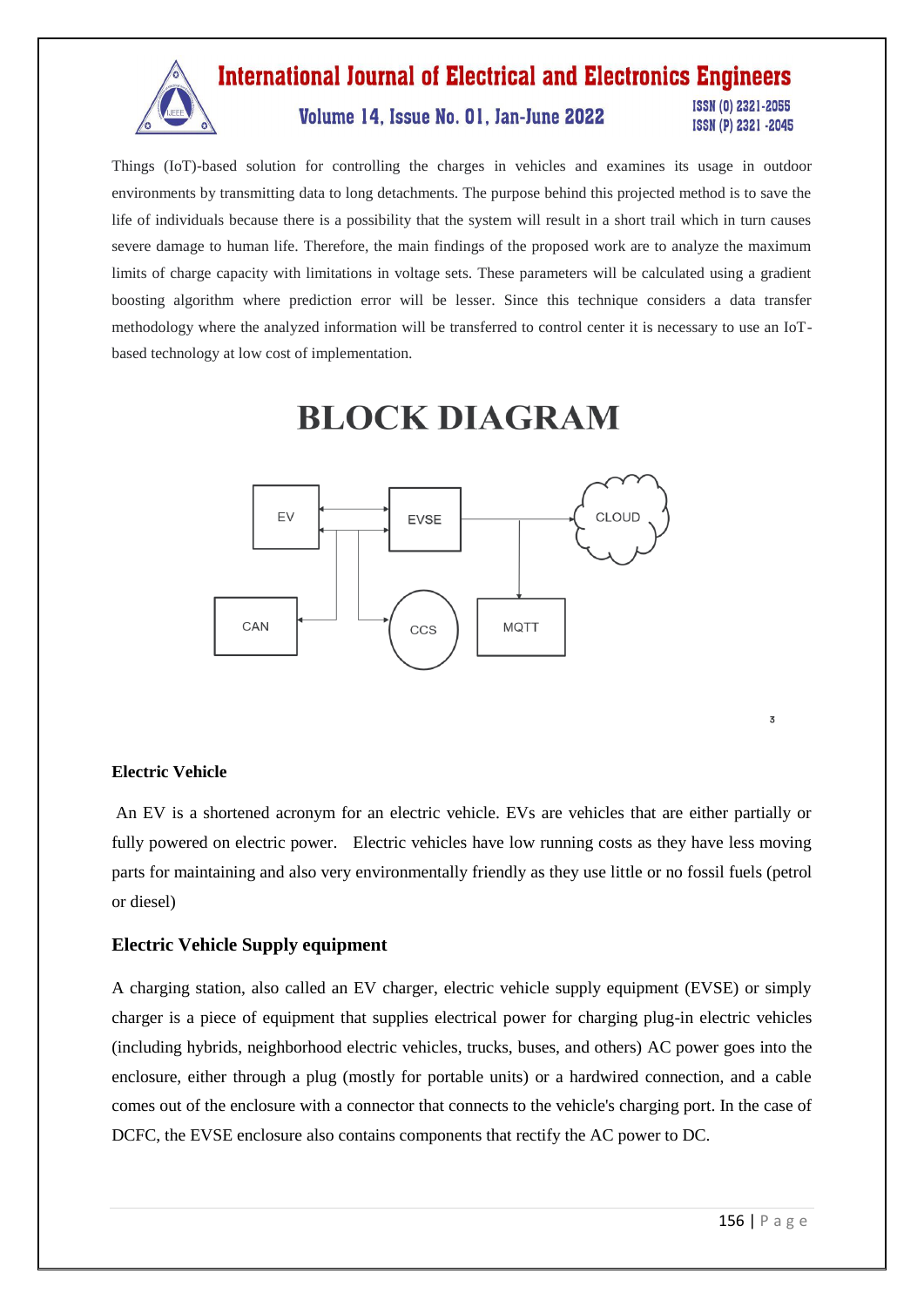

Volume 14, Issue No. 01, Jan-June 2022

ISSN (0) 2321-2055 ISSN (P) 2321 -2045

## **CAN**

The Controller Area Network (CAN bus) is the nervous system, enabling communication. In turn, 'nodes' or 'electronic control units' (ECUs) are like parts of the body, interconnected via the CAN bus. Information sensed by one part can be shared with another. By the mid-1990s, CAN was the basis of many industrial device networking protocols, including Device Net and CAN Open. Examples of CAN devices include engine controller (ECU), transmission, ABS, lights, power windows, power steering, instrument panel, and so on.

## **CCS**

 Carbon capture and storage (CCS) is the process of capturing and storing carbon dioxide (CO2) before it is released into the atmosphere. The technology can capture up to 90% of CO2 released by burning fossil fuels in electricity generation and industrial processes such as cement production.

### Three types of CCS

 There are three main types of carbon capture and storage (CCS) technology that could eventually help reduce emissions from power stations and other industrial sites: pre-combustion, postcombustion and oxyfuel

### **MQTT**

 MQ Telemetry Transport is a lightweight open messaging protocol that provides resourceconstrained network clients with a simple way to distribute telemetry information in low-bandwidth environments

# **Hardware Equiments;**





 **Arduino UNO Raspberry pi modal 4**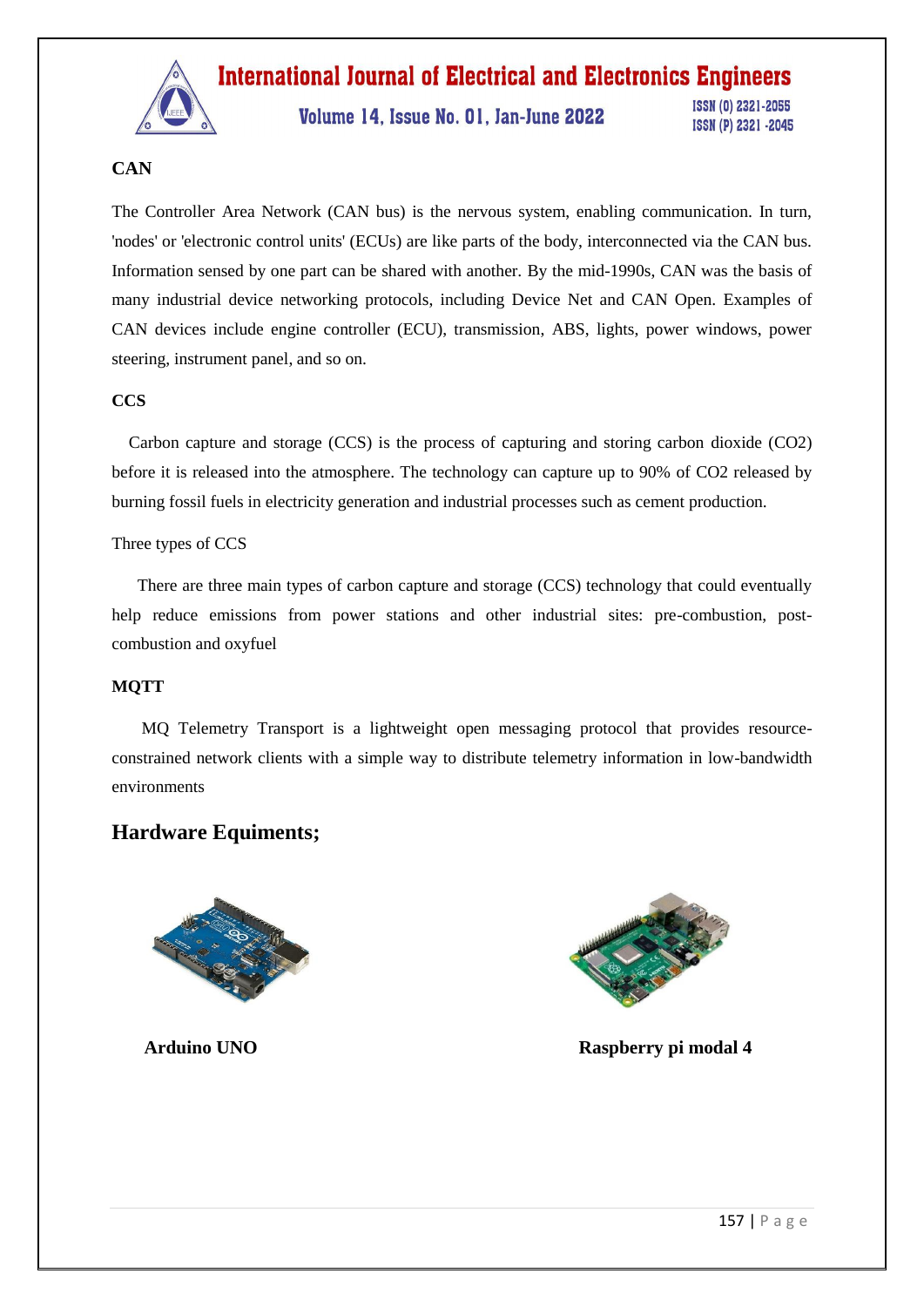

Volume 14, Issue No. 01, Jan-June 2022

ISSN (0) 2321-2055 ISSN (P) 2321 -2045

## **IOT**

The Internet of Things (IoT) describes the network of physical objects things that are embedded with sensors, software, and other technologies for the purpose of connecting and exchanging data with other devices and systems over the internet.

There are two types of IoT: CIoT and IIoT. The differences between CIoT and IIoT are: CIoT often focuses on convenience for individual customers, whereas IIoT is strongly focused on the industry sector, improving the efficiency, security, and output of operations with a focus on Return on Investment (ROI).

## **Figure;**



#### **Conclusions**

The work presented in this paper explores different approaches based on IoT, mobile devices and MQTT to create a novel solution for the EV charging process in shared spaces with authentication and security features, accounts and a transaction system. This approach can contribute to the proliferation of EVs, because one of their current barriers is the charging process at condominiumsand rented houses. Moreover, from this solution, it is possible to identify EV charging profiles,

This approach can also be applied to handle energy transactions in other application scenarios, such as microgeneration without a central supervision control mechanism, although the use of open public cryptocurrency platforms like Bitcoin or Ethereum, due to high transaction costs, can create some barriers to the acceptance of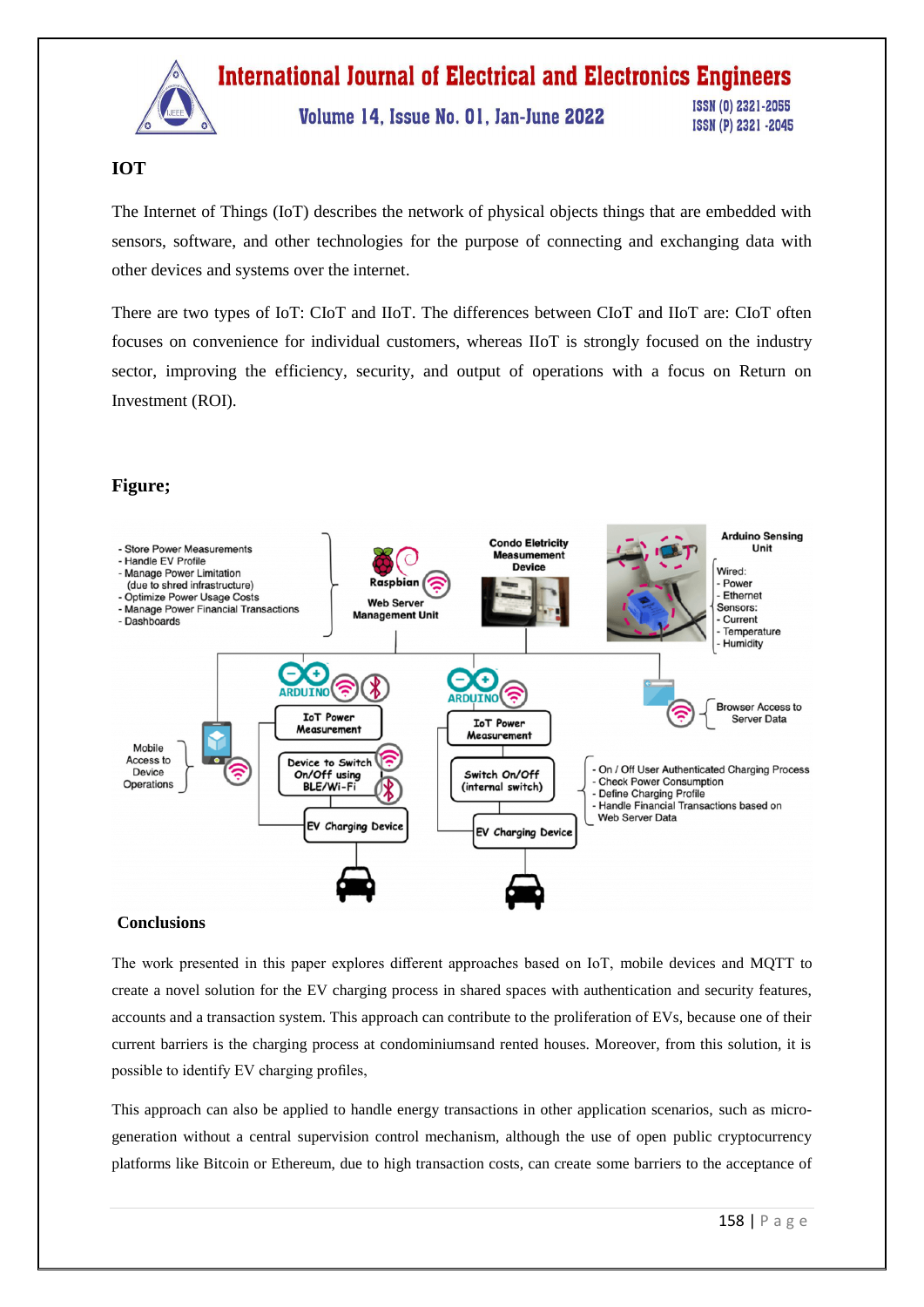

# Volume 14, Issue No. 01, Jan-June 2022

ISSN (0) 2321-2055 ISSN (P) 2321 -2045

the model. The proposed solution demonstrated the robustness of the developed prototype for an EV charging process in shared spaces in the context of the presented case study at a condominium. During the 3.5month of operation, there was only one failure of an IoT sensor unit due to a general power failure ,and the problem was corrected by simply delaying the start of the charging process. Although no network-related limitations were identified while using traditional wired (Ethernet) and wireless(Wi-Fi) local area network (LAN) technologies to establish communication between the IoT devices and the Management Unit for the presented case study environment, the implementation of the systemin wider geographical environments or other building topologies may require the use of wireless communication technologies more suitable for that context, for instance, lowpower wide-area network(LPWAN) technologies such as LoRa, Sigfox, NB-IoT or LTE-M.Author Contributions :J.P.M. is a Master student that performed all development work. J.C.F. is a the issu pervisor and organized all work in the computer science subject, and the other authors revised the document and collaborated on energy and power electronics, as well as in IoT topics Funding: This work has been partially supported by Portuguese National funds through FITEC programa Interface, with reference CIT "INOV—INESC Inovaçao— Financiamento Base". Conflicts of Interest: The authors declare no conflict of interest

#### **Acknowledgments;**

This research was funded by the Deanship of Scientific Research at Princess Nourah bint Abdulrahman University through the Fast-track research funding program.

The authors would like to acknowledge Parking Energy for providing the EV charging services for the research project and the Aalto ASIA (Adaptive System of Intelligent Agents) team at Computer Science department at Aalto University, especially Lauri Isojärvi and Asad Javed

#### **References**

1. Kabalci, Y.; Kabalci, E.; Padmanaban, S.; Holm-Nielsen, J.B.; Blaabjerg, F. Internet of things applications as energy internet in

smart grids and smart environments. Electronics 2019, 8, 972. [CrossRef]

2. Farmanbar, M.; Parham, K.; Arild, O.; Rong, C. A widespread review of smart grids towards smart cities. Energies 2019, 12, 4484.

3. Yao, L.; Chen, Y.Q.; Lim, W.H. Internet of Things for Electric Vehicle: An Improved Decentralized Charging Scheme. In Proceedings of the 2015 IEEE International Conference on Data Science and Data Intensive Systems, Sydney, Australia, 11–13 December 2015;

4. Benedetto, M.; Ortenzi, F.; Lidozzi, A.; Solero, L. Design and Implementation of Reduced Grid Impact Charging Station for Public Transportation Applications. World Electr. Veh. J. 2021, 12, 28.

5. Sousa, R.A.; Melendez, A.A.N.; Monteiro, V.; Afonso, J.L.; Ferreira, J.C.; Afonso, J.A. Development of an IoT system with smart charging current control for electric vehicles. In Proceedings of the IECON 2018-44th Annual Conference of the IEEE Industrial Electronics Society, Washington, DC, USA, 21–23 October 2018; pp. 4662–4667.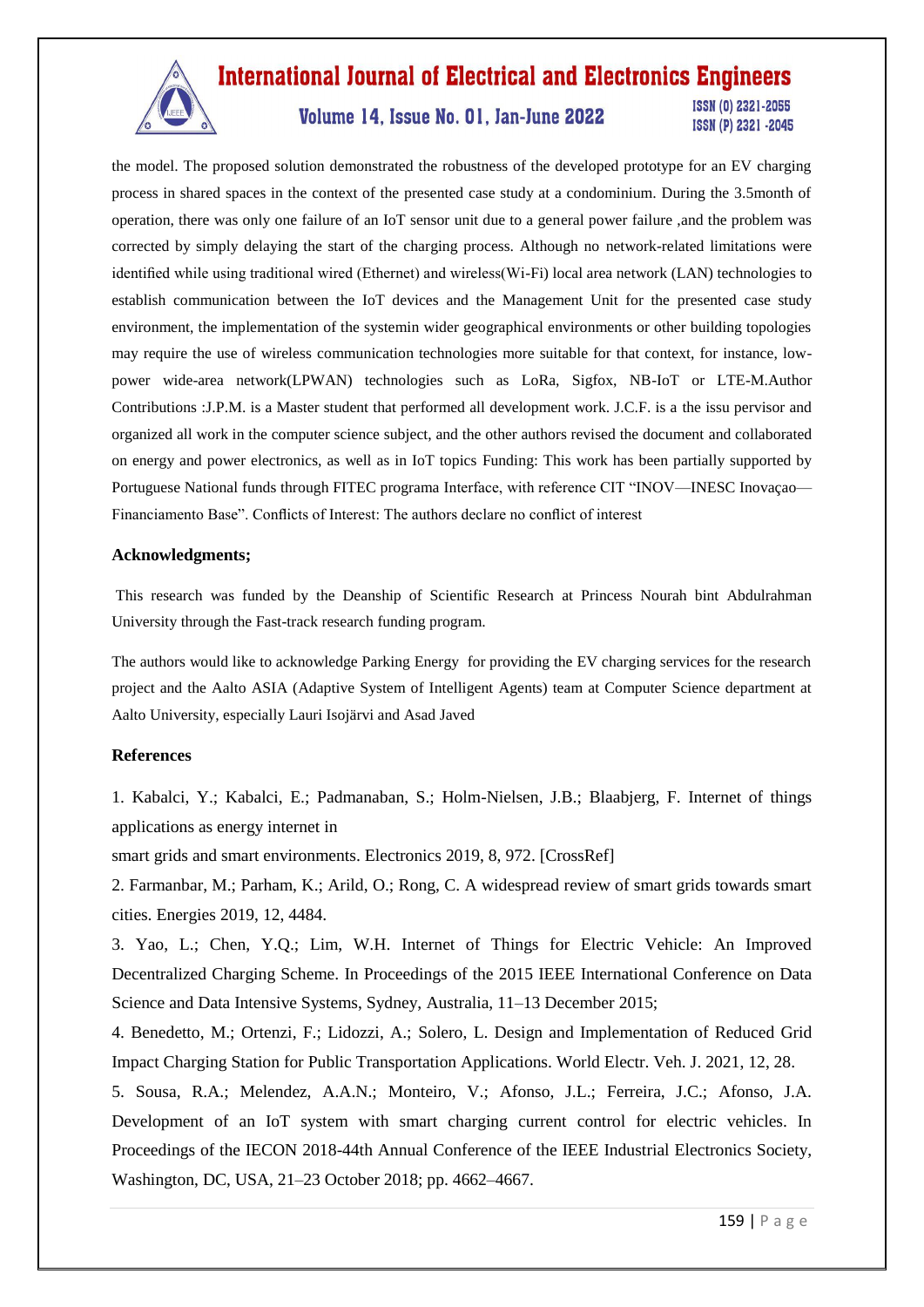

# Volume 14, Issue No. 01, Jan-June 2022

ISSN (0) 2321-2055 ISSN (P) 2321 -2045

6. Savari, G.F.; Krishnasamy, V.; Sathik, J.; Ali, Z.M. Abdel Aleem SHE. Internet of Things based real-time electric vehicle load forecasting and charging station recommendation. ISA Trans. 2020, 97, 431–447.

7. Gao, D.; Zhang, Y.; Li, X. The internet of things for electric vehicles: Wide area charging-swap information perception, transmission and application. Adv. Mater. Res. 2013, 608, 1560–1565.

8. Asaad, M.; Ahmad, F.; Alam, M.S.; Rafat, Y. IoT enabled Electric Vehicle's Battery Monitoring System. EAI SGIOT 2017, 8.

9. Helmy, M.; Wahab, A.; Imanina, N.; Anuar, M.; Ambar, R.; Baharum, A.; Shanta, S.; Sulaiman, M.S.; Fauzi, S.S.M.; Hanafi, H.F. IoT-Based Battery Monitoring System for Electric Vehicle. Int. J. Eng. Technol. 2018, 7, 505–510.

10. Divyapriya, S.; Amudha, A.; Vijayakumar, R. Design and Implementation of Grid Connected Solar/Wind/Diesel Generator Powered Charging Station for Electric Vehicles with Vehicle to Grid Technology Using IoT. Curr. Signal Transduct. Ther. 2018, 13, 59–67.

11. Muralikrishnan, P.; Kalaivani, M.; College, K.R. IOT based electric vehicle charging station using Arduino Uno. Int. J. Sci. Technol. 2020, 29, 4101–4106.

12. Ayob, A.; Wan Mahmood, W.M.F.; Mohamed, A.; Wanik, M.Z.C.; Siam, M.F.M.; Sulaiman, S.; Azit, A.H.; Mohamed Ali, M.A. Review on electric vehicle, battery charger, charging station and standards. Res. J. Appl. Sci. Eng. Technol. 2014, 7, 364–372.

13. Motlagh, N.H.; Mohammadrezaei, M.; Hunt, J.; Zakeri, B. Internet of things (IoT) and the energy sector. Energies 2020, 13, 494.

14. Kong, P.Y.; Karagiannidis, G.K. Charging Schemes for Plug-In Hybrid Electric Vehicles in Smart Grid: A Survey. IEEE Access 2016, 6846–6875.

15. Phadtare, K.S. A Review on IoT based Electric Vehicle Charging and Parking System. Int. J. Eng. Res. 2020, V9, 831–835.

16. Vaidya, B.; Mouftah, H.T. IoT Applications and Services for Connected and Autonomous Electric Vehicles. Arab. J. Sci. Eng. 2020, 45, 2559–2569.

17. Florea, B.C.; Taralunga, D.D. Blockchain IoT for smart electric vehicles battery management. Sustainability 2020, 12, 3984.

18. Sun, Y.; Jin, K.; Guo, Z.; Zhang, C.; Wang, H. Research on Intelligent Guidance Optimal Path of Shared Car Charging in the IOT Environment. Wirel. Commun. Mob. Comput. 2020, 2020.

19. Elakya, R.; Seth, J.; Ashritha, P.; Namith, R. Smart parking system using IoT. Int. J. Eng. Adv. Technol. 2019, 9, 6091–6095.

20. Issrani, D.; Bhattacharjee, S. Smart Parking System Based on Internet of Things: A Review. In Proceedings of the 2018 Fourth International Conference on Computing Communication Control and Automation (ICCUBEA), Pune, India, 16–18 August 2018; pp. 10281–10285.